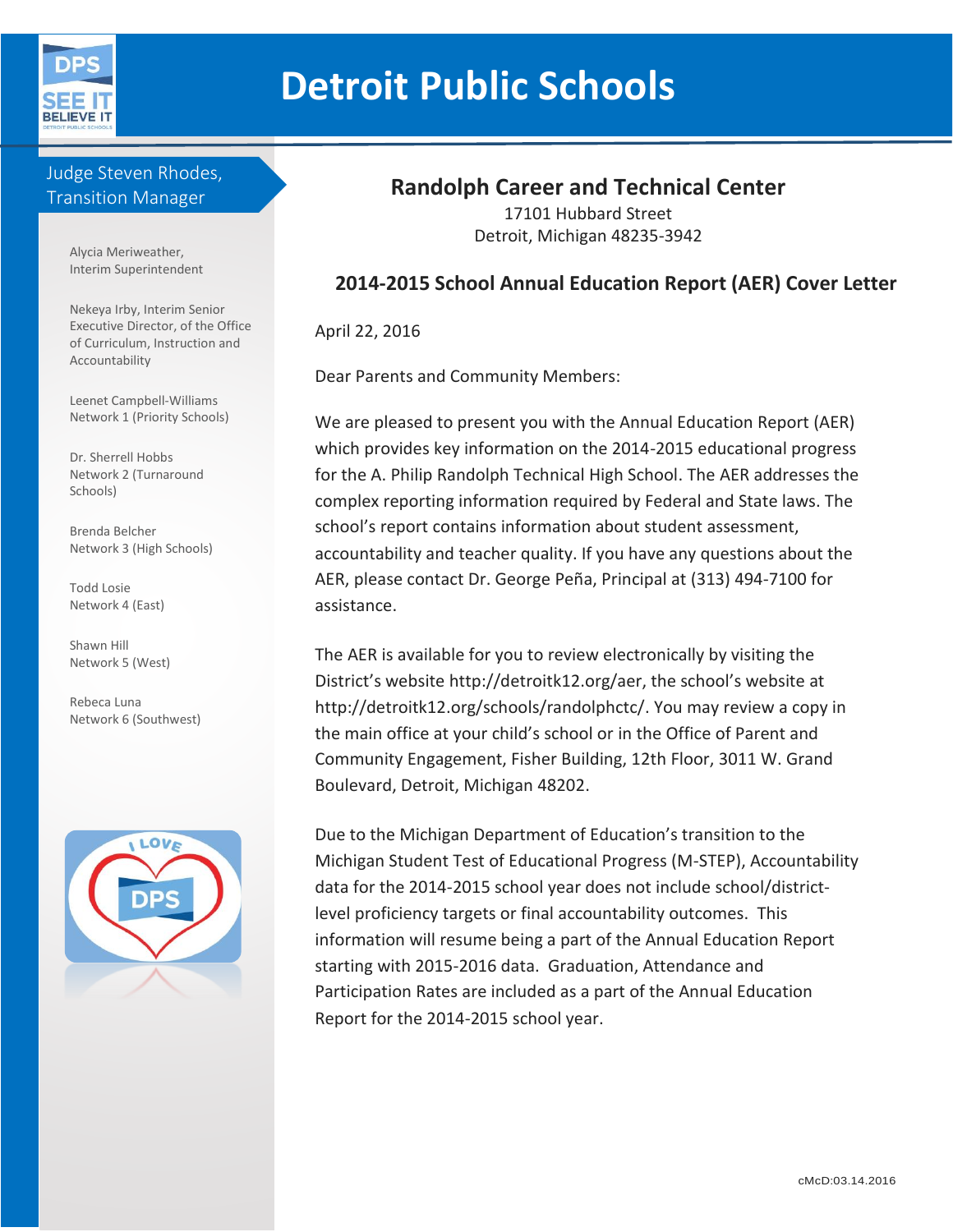Randolph Career & Technical Center does not receive a Michigan Scorecard Status. We continue to actively work to accelerate student achievement and close the persistent achievement gap. The GAP Analysis, along with pacing charts, and program segments, aligned with state standards, will be utilized to target areas that need to be addressed. Instructors will continue to implement pre/post-test along with the monthly completion and submission of the Academic Monitoring Tool. Co-teaching opportunities will continue between the academic integration teachers and program managers to ensure MDE common core standards are being addressed. Students will receive individualized assistance, as well as classroom and group learning sessions integrating reading and mathematics skills in our technical programs. Our special education consultants will also be available for our special population students. The counselor will be available to provide assistance in the area of college and career readiness

A. Philip Randolph Career and Technical Center (CTC) is an exclusive school within Detroit Public Schools located on the Northwest side of the city that prepares students for a career in the construction trades for carpentry, masonry, heating, ventilation & air conditioning, electricity, plumbing and pipefitting. These programs are offered using work based learning strategies and hands-on experience. In addition, students will complete an occupational safety-10 certification (OSHA), and gain heavy equipment operation experience through simulation.

Randolph CTC targets  $10^{th}$ , through  $12^{th}$  grade students for enrollment into our programs. Some of the extra-curricular activities that students have an opportunity to participate in include SkillsUSA student organization and for those who display exemplary academic achievement we extend membership into the National Technical Honors Society (NTHS) and the Randolph Way. The center provides a curriculum that aligns with the business industry enabling our students to gain skills that lead to practicum experiences, summer internships, co-operative work experiences, apprenticeships, higher education, and employment opportunities. The school strives to be unique by offering multi trades to each student and competitive job opportunities-through our business industry partners. The training and opportunities we provide attract students with a desire to learn hands-on skills while fully becoming career ready and marketable upon completion of school.

#### **Parent Involvement**

Our goal is to have parents feel personally connected to our center by keeping them consistently informed of the forums and events that our center is sponsoring. We will continue to support this endeavor while reaching out to our parents to secure their interest in their child's educational journey.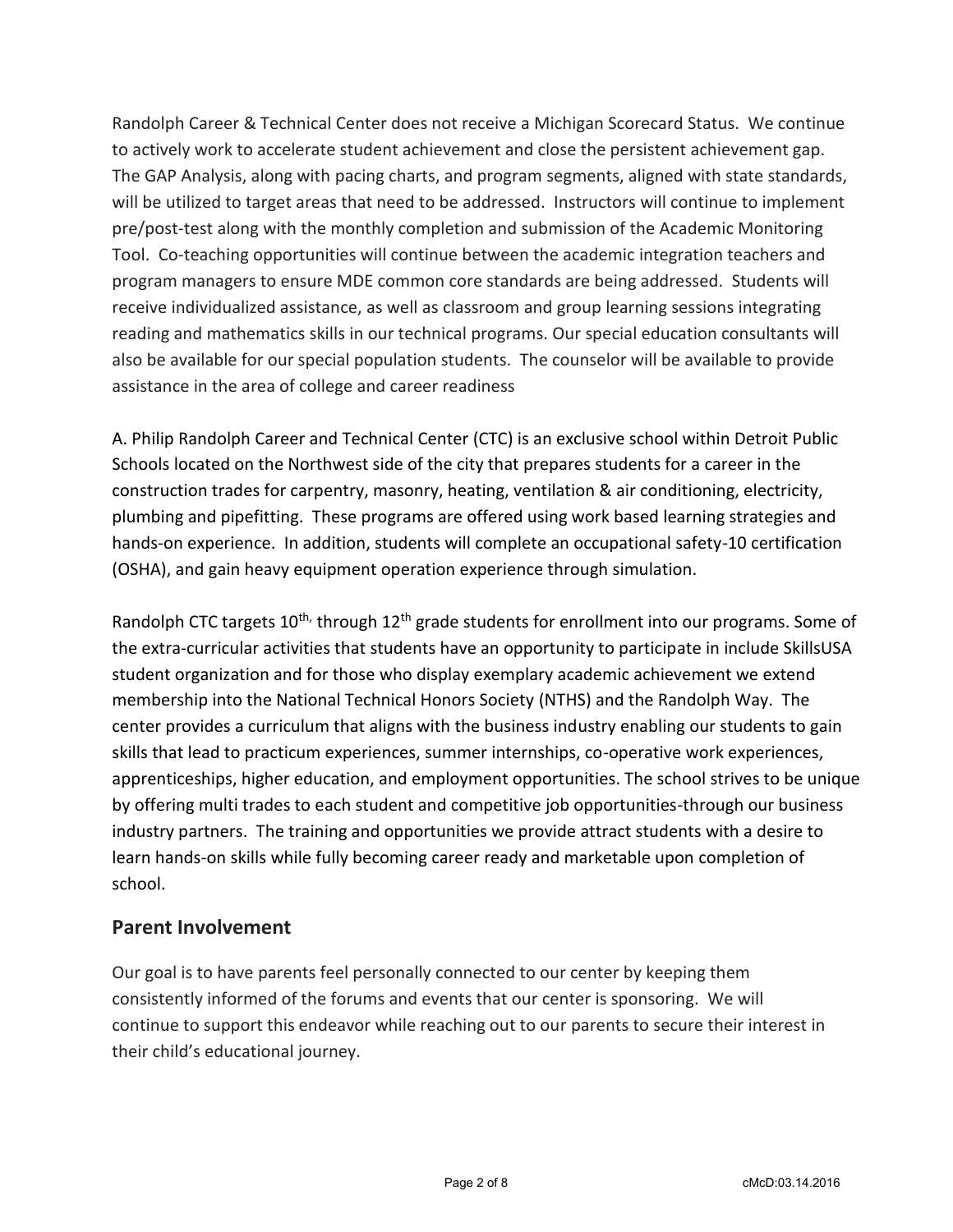# **Parent Involvement (Continued)**

Parents will be invited and encouraged to attend the following meetings:

- **D** Open House
- School Improvement Team meetings
- Parent Teacher Conferences
- **Advisory Committee meetings**
- Parent Orientations/tours
- **Completer Recognition Ceremony**

Parents will be made aware of the meetings through:

- $\blacksquare$  invitation sent home with students.
- posting on school's monthly calendar (distributed to all students),
- Parent Connect Portal
- School Messenger (Robo call)

State law requires that we also report additional information.

## **Process for Assigning Pupils to the School**

#### **Open Enrollment Initiative**

Detroit Public Schools has an "Open Enrollment Initiative." This initiative allows students to elect to attend any Detroit Public School without being required to live within the boundary for that school. The "Open Enrollment Initiative" does not apply to the Examination High Schools or Application Schools. Parents may enroll their child(ren) in the school of their interest as long as the school has not reached capacity for their particular grade. Enrollment preference is given to students who live within the boundary of a school. It should also be noted that transportation will not be provided for students who select a school outside of the boundary of their home school. "Open Enrollment Initiative" resources can be found on our website at: [http://detroitk12.org/resources/prospective\\_students/.](http://detroitk12.org/resources/prospective_students/)

#### **Application Schools**

Detroit Public Schools has twenty-two (22) schools that require an application for enrollment. Families can apply during the application process window. Applications are open to families of current Detroit Public Schools students as well as those newly enrolling or attending school elsewhere. The District uses one application for its Application Schools. Please note requirements on the application for submission of report cards, test data, transcripts, essay and Grade Point Average information. Schools also may have other individual entry requirements. Be prepared to provide behavior reports.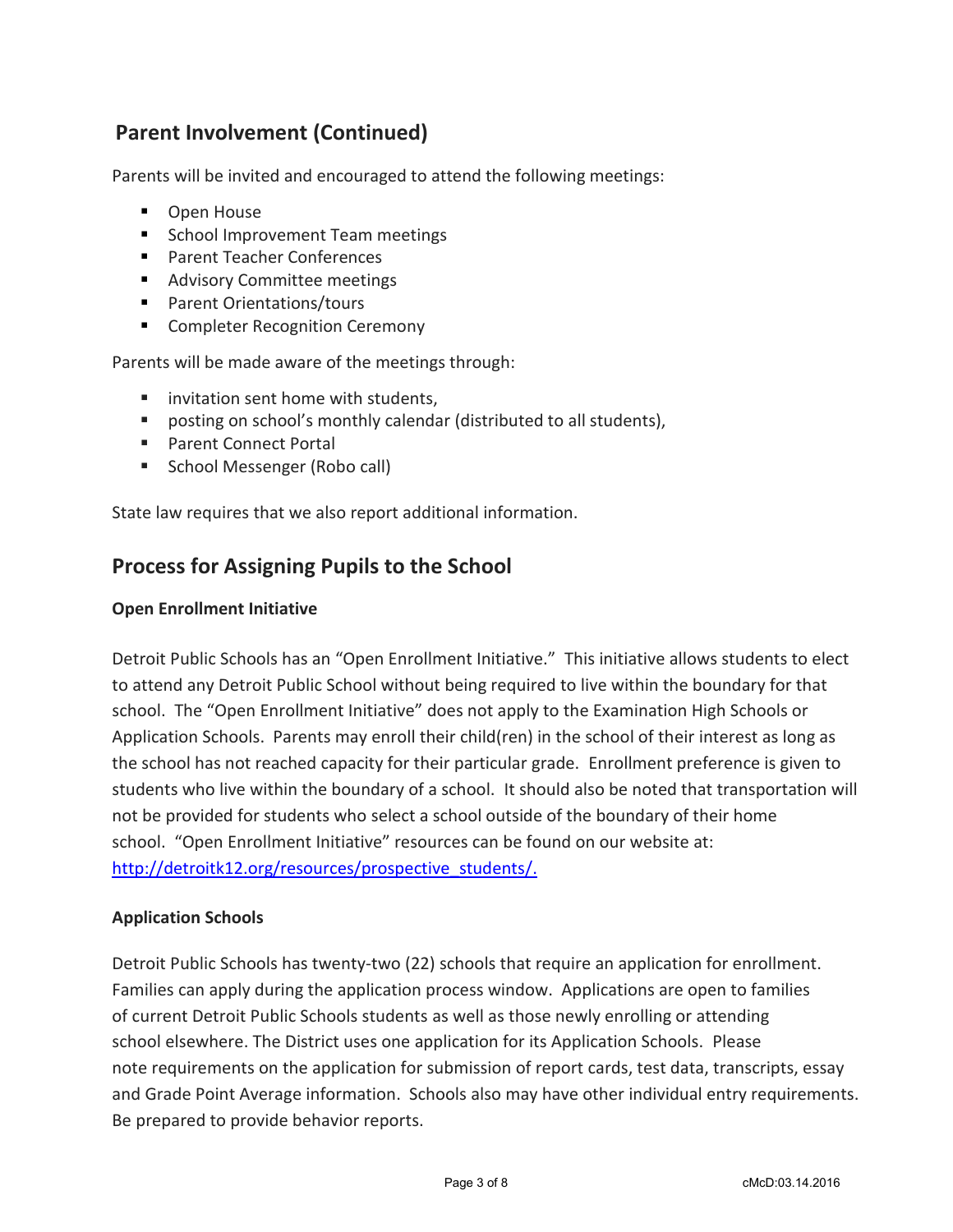#### **Examination High Schools**

During the Examination High Schools application window, all 8th grade students attending public and non-public schools are eligible to apply for admission to the 9th grade at Cass Technical High School, Renaissance High School and Martin Luther King, Jr. Senior High School's Mathematics, Science and Applied Technology (MSAT) and Center for International Studies and Commerce programs. Residency is not required. During the beginning of the school year, students must complete and submit an application to take the placement examination.

An application is available at:

- All Detroit Public Libraries
- All Detroit Public School's Middle Schools
- Detroit Public Schools' Parent Resource Centers
- Detroit Public Schools Research and Assessment Office located in the Support Services Complex Building A - 1425 East Warren Avenue

Students must submit an application to be eligible to take the examination. Completed applications and all required documents must be submitted to the student's current school or the Detroit Public Schools' Office of Research and Assessment. Detroit Public Schools' students who submit an application will test at their middle school. Non-Detroit Public Schools' students who submit an application will be notified of their testing date and location by mail. Applications may be mailed.

## **School Improvement Status**

| Year      | <b>School Improvement Status</b> |  |  |
|-----------|----------------------------------|--|--|
| 2014-2015 | N/A                              |  |  |
| 2013-2014 | No Status                        |  |  |

We will continue to work towards meeting our School Improvement Plan goals in reading, writing, mathematics, science and social studies. Research-based strategies, comprehensive data analyses and data driven decision-making drives our school improvement efforts.

# **School Description**

A. Philip Randolph Technical High School is an exclusive school within the district that prepares students for a career in the construction trades industry. Students in the Detroit Metropolitan area are provided an opportunity to gain hands-on experience in construction in collaboration with local businesses, industry leaders and the community. (From: Picking the Perfect School  $\sim$ Detroit Public Schools).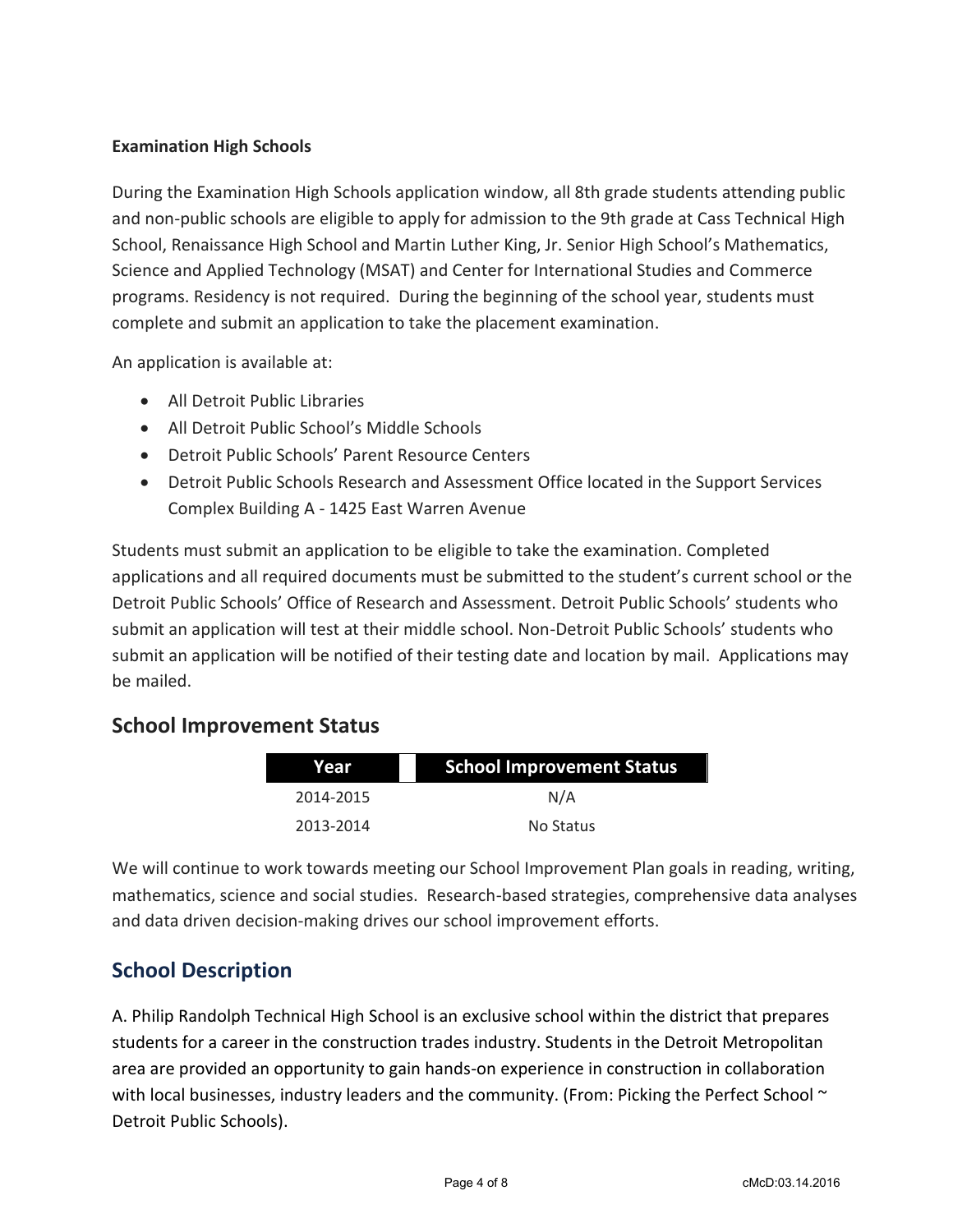# **Detroit Public Schools' Core Curriculum**

Consistent with the Detroit Public Schools 2013-2017 Strategic Plan**,** there are aggressive plans to accelerate the rate of student achievement and to ensure that students graduate with the academic and social skills necessary for success in college and the workplace.

#### **Specific curriculum actions are based on the District's strategic plan to:**

- I. Broaden Services to Address Student Needs
- II. Support Parents and Families
- III. Offer Broad/High Quality Programs
- IV. Improve Customer Service
- V. Create Safe Learning Environments
- VI. Transform Central and School-Based services to serve customers better
- VII. Improve Technology
- VIII. Minimize the Impacts of Change
- IX. Foster School-Based Leadership
- X. Celebrate and Promote Success
- XI. Ensure Fiscal Stability
- XII. Improve Attendance and Discipline

The "Neighborhood-Centered, Quality Schools," Strategic Plan, is available online at [http://detroitk12.org/content/wp-content/uploads/2013/03/Strategic\\_Plan\\_DRAFT-FINAL.pdf](http://detroitk12.org/content/wp-content/uploads/2013/03/Strategic_Plan_DRAFT-FINAL.pdf)

## **Access to the Core Curriculum**

The instructional strategies and grade level expectations are aligned to the Michigan Department of Education standards (science and social studies) and Common Core State Standards (mathematics and English language arts). This represents the core curriculum for Detroit Public Schools which is supported by the texts, materials, computer software and other school level resources used daily in the classrooms. All of the professional development activities are aligned to the core curriculum and/or standards. The implementation is a process delineated in the District Academic Plan at:

[\(http://detroitk12.org/content/wp-content/uploads/2012/05/FINALAcademicPlanExecutive-](http://detroitk12.org/content/wp-content/uploads/2012/05/FINALAcademicPlanExecutive-Summary_2012.pdf)Summary 2012.pdf). This plan serves as the framework for each school's academic achievement plan. The frequent monitoring of the implementation of these plans are conducted by the school diagnostic visits, review of the benchmark assessments, use of the teacher evaluation tool and adherence to the pacing calendar. The public may access the core curriculum via our public website [www.detroitk12.org](http://www.detroitk12.org/) and then click on the link to the individual academic offices.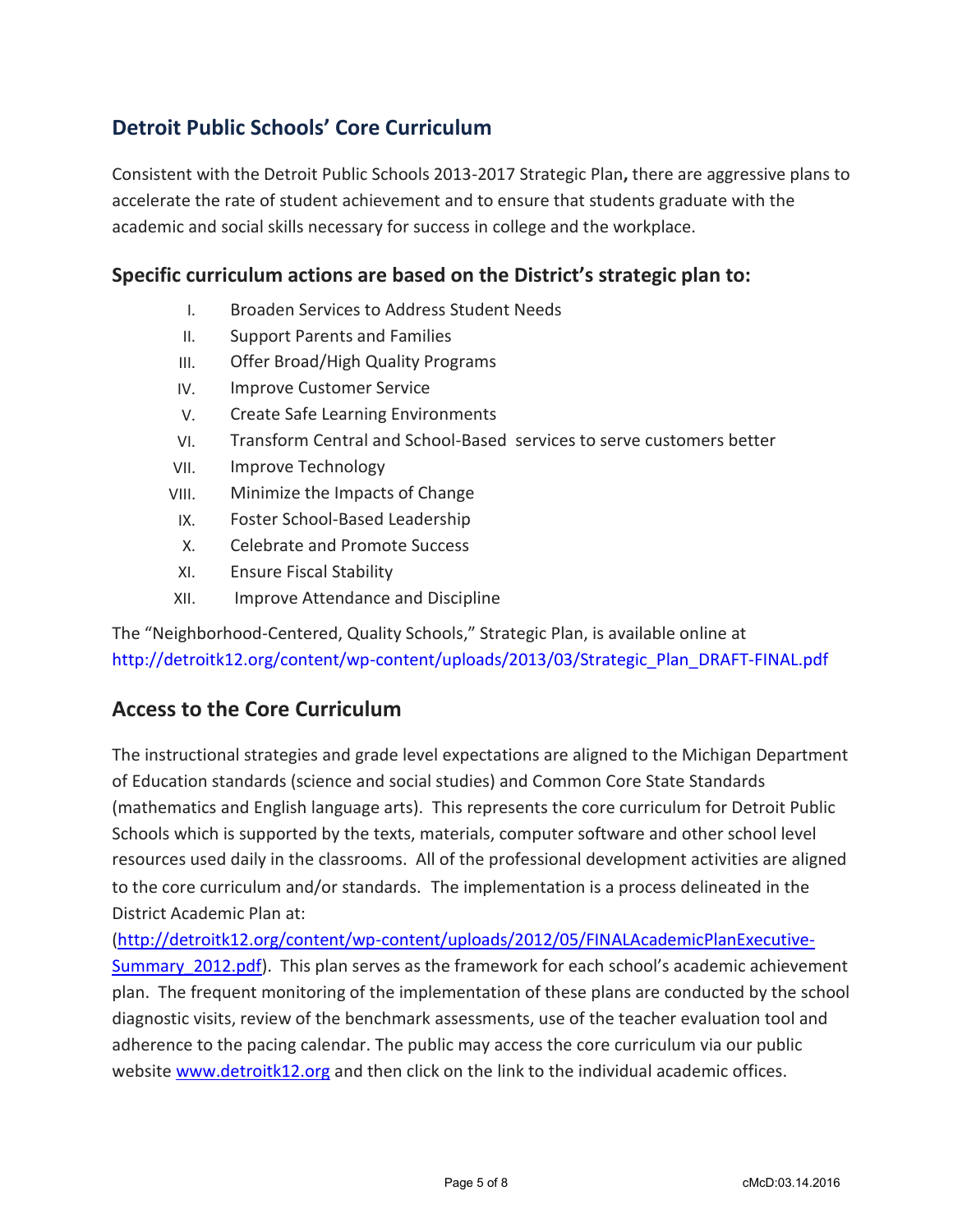# **Access to the Core Curriculum**

Parents/Guardians are offered classes through Parent University to increase parenting skills, early childhood literacy, adult literacy and GED. During the school year, the Parent Resource Centers are a valuable resource that allow parents and other community members to participate in regular and on-going informational and participatory sessions focused on curriculum and instruction. The Detroit Public Schools Hub, Web up-dates and semi-annual progress reports are a means to disseminate achievement information to educators.

# **Student Achievement Results**

Aggregate Student Achievement Results and Detroit Public Schools Quarterly NWEA~MAP Reading and Mathematics reports can be found in the Resources section of each schools' website. The following reports are available on the Detroit Public Schools' web page at the Research, Evaluation and Assess[ment site at http://detroitk12.org](http://detroitk12.org/data/rea/)/data/rea/:

- District Profile Report
- Combined School Profile Reports
- Individual School Profile Reports
- NWEA~MAP aggregate student achievement results
- [Michigan Accountability Scorecard Report](https://goo.gl/GmqXJ4) at (https://goo.gl/GmqXJ4)
- [Annual Education Report](http://detroitk12.org/aer) at (detroitk12.org/aer)

## **Parent-Teacher Conferences (Interactions)**

| <b>School Year</b> | <b>Total Parent</b><br><b>Interactions</b> | Percent |
|--------------------|--------------------------------------------|---------|
| 2014-2015          | 11                                         | 3.6%    |
| 2013-2014          | 34                                         | 3.8%    |

The Detroit Public Schools' Office of Research and Assessment has developed a data collection system which has enabled the District to comply with the Annual Education Report criteria of identifying the number and percent of students represented by parents at Parent-Teacher Conferences (PTC).

1.0 Data from the PTC Forms represent "parent interactions" with teachers, per school, per card marking.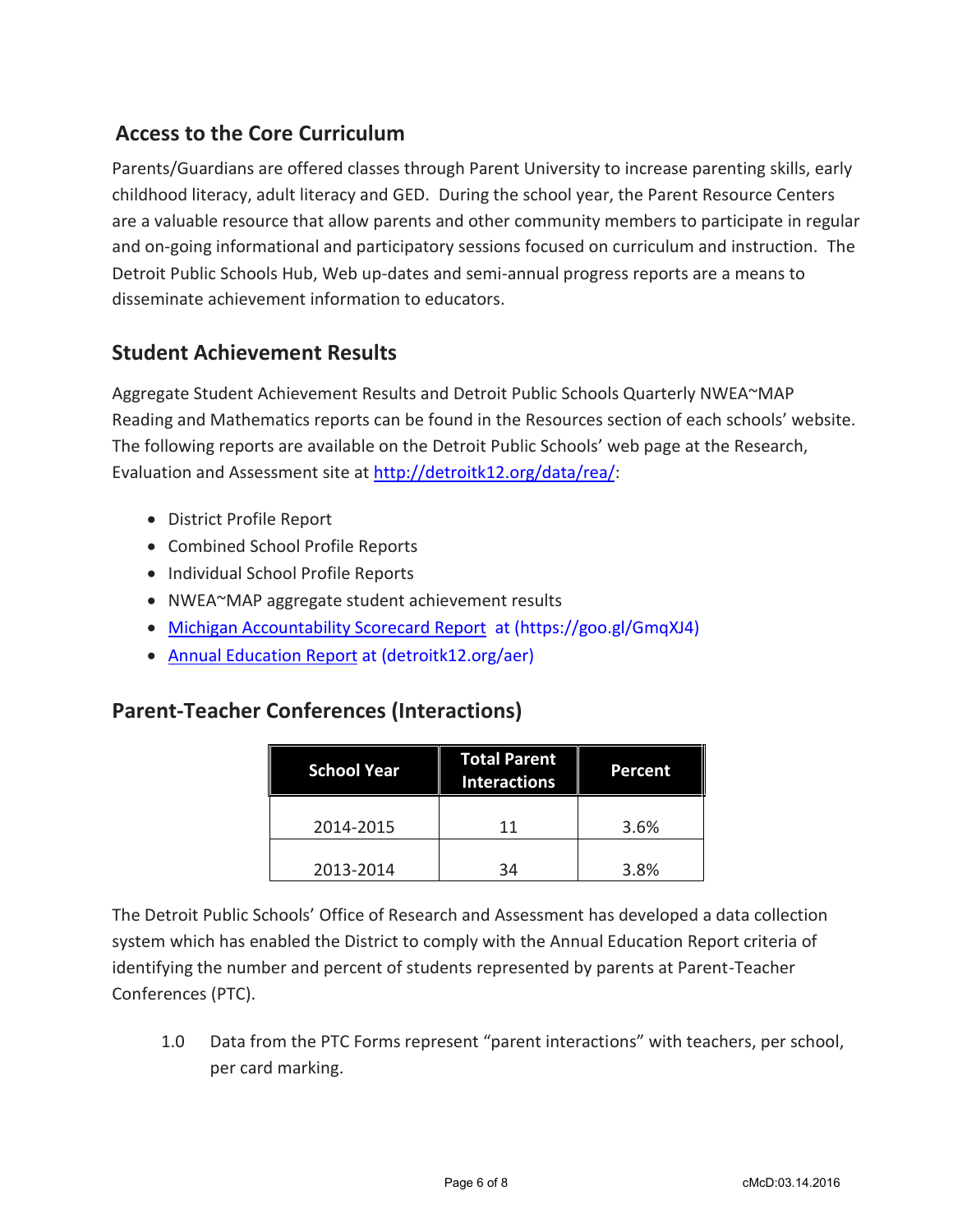# **Parent-Teacher Conferences (Interactions)**

- 2.0 Parent Interaction Definition: During Parent-Teacher Conferences (and in some instances school open houses) Schools/Teachers are advised to have each parent participant provide a parent signature-a parent may not sign for a student if they did not talk about that student.
- 3.0 Some Detroit Public Schools had a very high percentage of reported parent interactions. This may be due to a number of reasons. In at least two (2) instances, the calculated percentages are in excess of 100%. In each instance, each of these two (2) schools may have experienced a large parent turnout at each of the required conferences. If during each conference, one (1) parent with two (2) students enrolled in the school visited three (3) teachers for each of their two (2) students, this would count as six (6) parent interactions, thus increasing the base number and resulting percentage.

| Year      | Total # of<br>$11^{th}/12^{th}$<br><b>Graders</b><br><b>Enrolled</b> | # of Dual<br><b>Enrollment</b><br><b>Students</b> | % of Dual<br><b>Enrollment</b><br><b>Students</b> |
|-----------|----------------------------------------------------------------------|---------------------------------------------------|---------------------------------------------------|
| 2014-2015 | 59                                                                   | 25                                                | 42.0%                                             |
| 2013-2014 | 92                                                                   |                                                   | $0.0\%$                                           |

## **Postsecondary Enrollments (Dual Enrollments): None**

## **College Equivalency Courses:**

**Number and percentage of students enrolled in college equivalent courses (AP/IB)**

| <b>School Year</b> | # of Courses<br>Offered | # of Students<br>Enrolled in<br>Advance<br>Courses | % of Students<br>Enrolled in<br>Advance<br>Courses |
|--------------------|-------------------------|----------------------------------------------------|----------------------------------------------------|
| 2014-2015          | $\mathcal{P}$           | 46                                                 | 77.9%                                              |
| 2013-2014          | N/A                     |                                                    |                                                    |